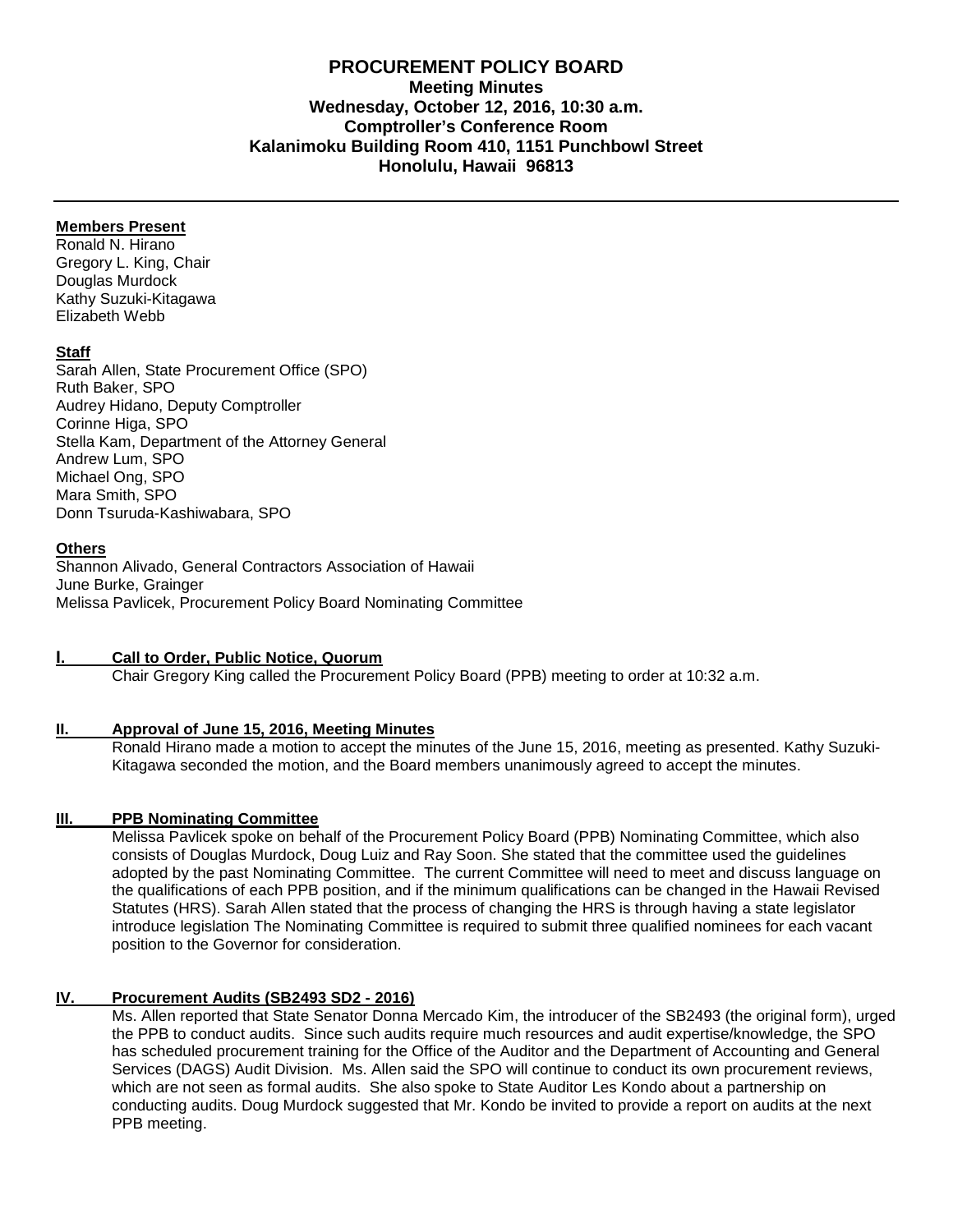Procurement Policy Board Meeting Minutes – Wednesday, October 12, 2016 Page 2

#### **V. HRS Chapter 103F, Purchases of Health and Human Services**

The proposed changes to HRS Chapter 103F and Hawaii Administrative Rules (HAR) Sections 141 through 149 were distributed to the PPB members.

Ms. Allen introduced Corinne Higa, Health & Human Services Manager of the SPO. Ms. Higa provided an overview of proposed amendments to HAR Chapter 103F, Purchases of Health and Human Services. The rules were last updated in 2006. Ms. Higa reported that the SPO met with personnel from the Department of Health and the Department of Human Services to review the proposed changes.

Ms. Higa stated that the SPO also proposes to amend HRS 103F-404, Treatment Purchase of Service, to allow departments, at their option, to procure and establish their own treatment list based on their respective needs, and to expedite the procurement process when the need arises and established criteria are met. She also explained that the proposed revision to HRS 103F-405, Small Purchase of Service, allows the chapter to stand on its own by deleting the reference to follow HRS Chapter 103D-305.

Ms. Allen said she will investigate the feasibility of getting the legislation introduced during the next Legislative Session.

A justification sheet to explain the proposed HAR changes was distributed to the PPB members. Many of the proposed changes are for the purposes of housekeeping, providing clarity, deleting unnecessary language and adjusting to the use of new technology.

# **VI. 2017 Legislative Session**

In addition to working on the introduction of legislation regarding Health & Human Services and qualifications to serve on the Procurement Policy Board, the SPO is working on a possible pilot policy for a Small Business Set-Aside.

Sarah reported that a Small Business Set-Aside was attempted in the past, but that set-aside needed resources. The SPO is now in the research/analysis stage in preparing a white paper and develop Small Business Set-Aside. The white paper will incorporate input from the community. The SPO's research includes having a phone conference with the head of Delaware's Office of Supplier Diversity on the subject of small business, and looking at opening up North American Industry Classification System codes to businesses owned by women and Native Hawaiians.

# **VII. Announcements**

Introduction of Assistant Administrator Mara Smith, who has been with the SPO for approximately 24 years, was introduced as Assistant Administrator of the SPO.

## B. Launch of Procurement Wizard

Ms. Allen introduced Donn Tsuruda-Kashiwabara, Purchasing Supervisor of the SPO. Donn provided a demo on the online Procurement Wizard, which was launched on August 5, 2016. She showed where the Wizard is located on the SPO website, the video tutorial, the search feature, and links to important references and information. No other state in the U.S. has a program like the SPO's Procurement Wizard. The SPO has already received feedback from users and will gather metrics and data on the usage of the Wizard. Ms. Allen hopes that people will transition to using the Wizard.

The Wizard was submitted for consideration for the National Association of Procurement Officials Cronin Award.